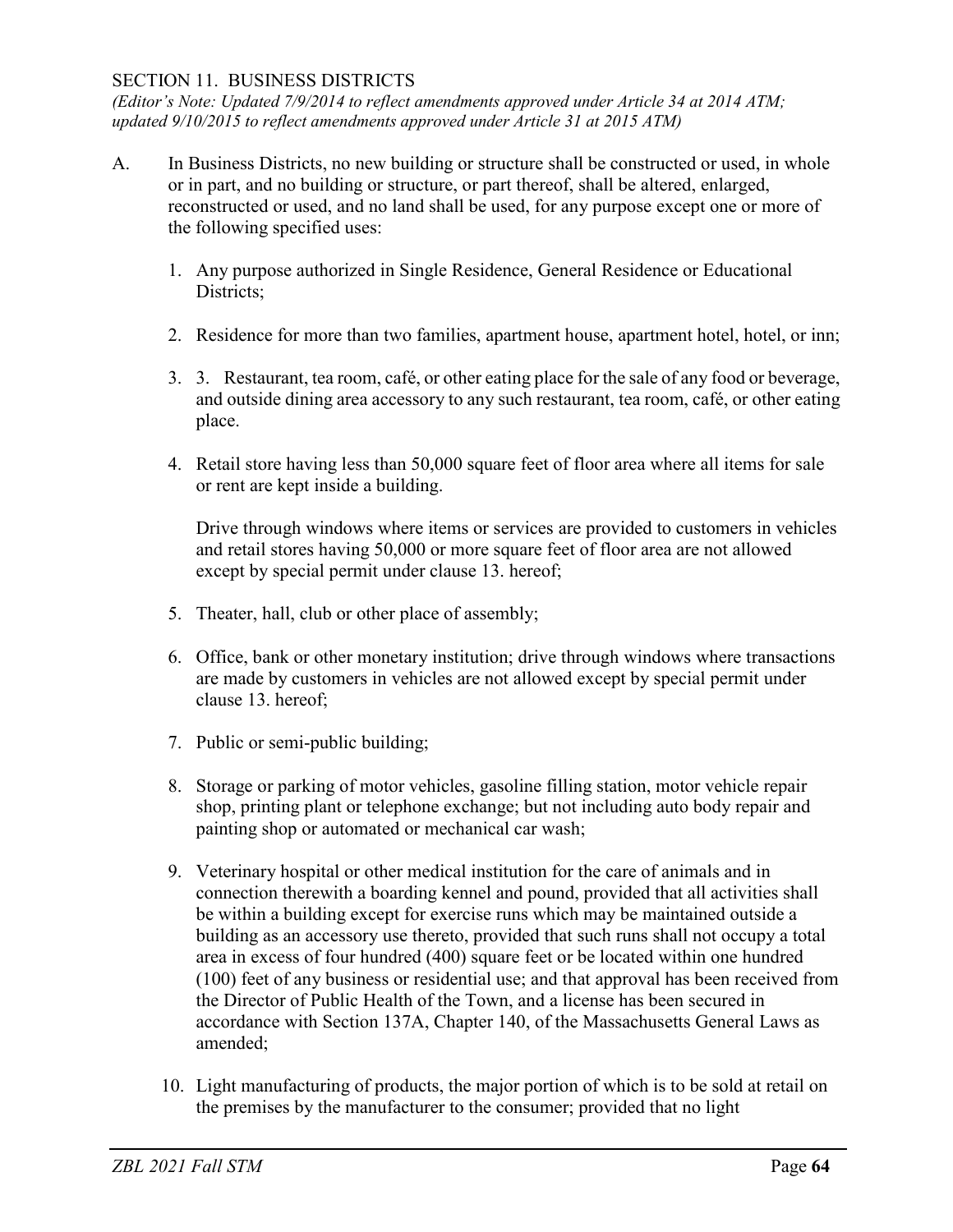manufacturing shall be carried on in a Business District which is prohibited or not authorized in the Industrial Districts or which is prohibited in Section 16 and provided further, that the total floor space used for such light manufacturing on any one lot or on adjoining lots, if part of the same establishment, does not exceed an area of fifteen hundred square feet, unless a special permit is obtained as hereinafter provided in Section 25 for the use of an additional specified amount of floor space if the Special Permit Granting Authority finds that such additional floor space is reasonably necessary in the conduct of the business, and that the use of such additional floor space would not violate this Section or Section 16 hereof;

- 11. Such accessory uses as are customary in connection with any of the uses enumerated in clauses 1, 2, 3, 4, 5, 6, 7, 8, and 9, and are incidental thereto; such as the temporary parking of motor vehicles of customers and clients patronizing a use allowed in the district; drive through windows where business is conducted from vehicles shall not be considered as a customary accessory use;
- 12. Any additional use for which a special permit may be obtained in a specific case, as hereinafter provided in Section 25 after the determination by the Special Permit Granting Authority that the proposed use is similar to one or more of the uses specifically authorized by this Section.
- 13. Any of the following uses upon the granting of a special permit as provided in Section 25:
	- a. Automated or mechanical car wash;
	- b. Dry cleaning establishment where chemical solvents are used on the premises;
	- c. Motor vehicle sales;
	- d. Motor vehicle body repair and/or painting shop;
	- e. Sale or rental of trailers, boats or recreational vehicles;
	- f. Sale or rental of tools and/or equipment involving outdoor storage;
	- g. Retail sales where one or more items for sale or rent are kept outside a building;
	- h. Sale of products or items from trailers and vehicles;
	- i. Drive through windows where business is transacted from the vehicles of customers or patrons;
	- j. Retail store having 50,000 or more square feet of floor area.
	- k. Registered Marijuana Dispensaries
- B. Project Approval